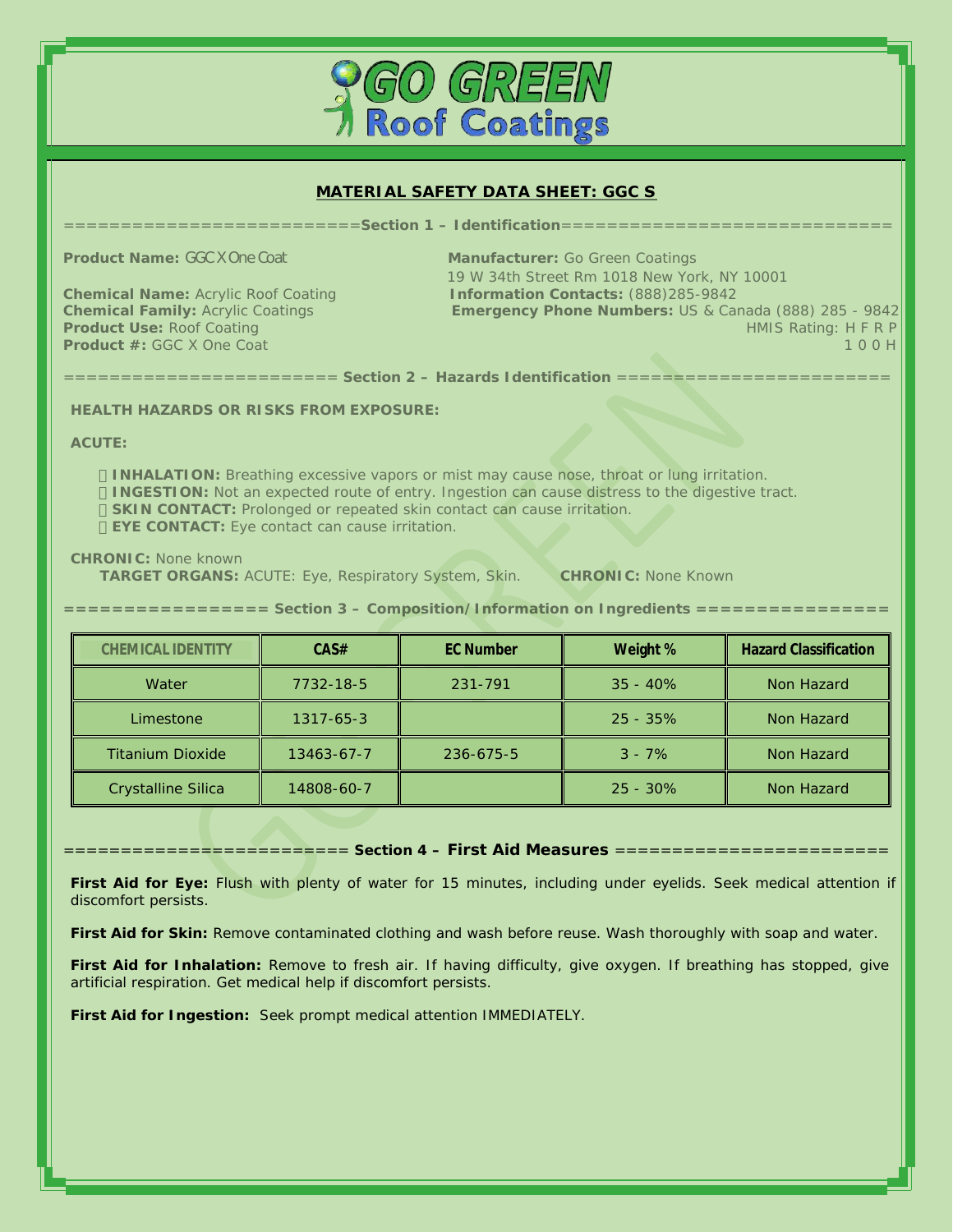$=$  Section 5 - Fire Fighting Measures =

**EXTINGUISHING MEDIA:** Suitable extinguishing media: water spray, foam, dry powder

**SPECIAL HAZARDS ARISING FROM THE SUBSTANCE OR MIXTURE:** No particular hazards known

**ADVICE FOR FIREFIGHTERS:** Protective equipment for fire-fighting: firefighters should be equipped with selfcontaining breathing apparatus and turn out gear

**FURTHER INFORMATION:** Dispose of fire debris and contaminated extinguishing water in accordance with official regulations. Product itself is non-combustible; fire extinguishing methods of surrounding areas must be considered.

====================== **Section 6 – Accidental Release Measures** ======================

**FURTHER ACCIDENTAL RELEASE MEASURES:** High risk of slipping due to leakage/spillage of product.

**PERSONAL PRECAUTIONS, PROTECTIVE EQUIPMENT AND EMERGENCY PROCEDURES:** Use personal protective clothing. Avoid contact with skin and eyes.

**ENVIRONMENTAL PRECAUTIONS:** Do not release untreated into natural waters.

**METHODS AND MATERIAL FOR CONTAINMENT AND CLEANING UP:** For small amounts: Pick up with suitable absorbent material (e.g. sand, sawdust, general purpose binder, kieselguhr). Dispose of absorbed material in accordance with regulations.

**For large amounts:** Pump off product.

Spills shall be contained, solidified, and placed in suitable containers for disposal.

 $=$  Section 7 - Handling and Storage =

**Handling & Storage** 

Store in well-ventilated area. Keep containers closed when not in use store away from ignition sources. Store in a clean, dry area.

### **Other Precautions**

All precautions must be observed. Empty container may retain product residue (Solid or liquid). . Store protected against freezing.

 $=$  Section 8 - Exposure Controls / Personal Protection

### **EXPOSURE LIMITS/GUIDELINES:**

| <b>MATERIAL</b>         | CAS NO.    | <b>ACGIH</b>        |                   | <b>OSHA</b>         |
|-------------------------|------------|---------------------|-------------------|---------------------|
| CHEMICAL INGREDIENTS    | CAS #      | <b>TWA</b>          | <b>STEL</b>       | <b>TWA</b>          |
| Water                   | 7732-18-5  | <b>Not Listed</b>   | <b>Not Listed</b> | Non Hazard          |
| Limestone               | 1317-65-3  | <b>Not Listed</b>   | <b>Not Listed</b> | 5 mg/m $3$          |
| <b>Titanium Dioxide</b> | 13463-67-7 | $10 \text{ mg/m}^3$ |                   | $10 \text{ mg/m}^3$ |
| Crystalline Silica      | 14808-60-7 | $10 \text{ mg/m}^3$ |                   | $10 \text{ mg/m}^3$ |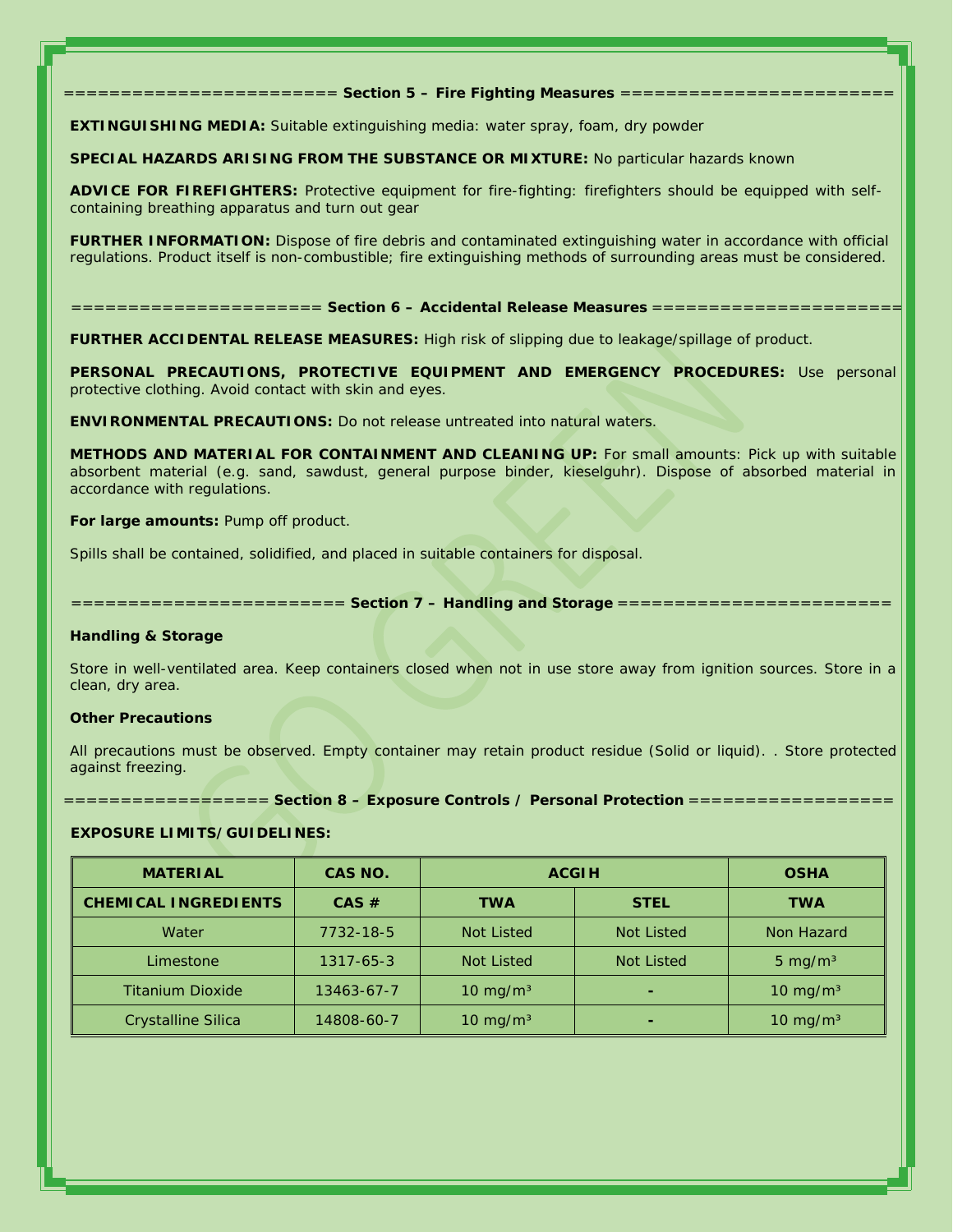## **Personal Protection**

**Respiratory Protection** – Wear an appropriate, properly fitted respirator (NIOSH/MSHA approve during application and handling unless air monitoring demonstrates vapor/ mist levels below applicable limits. Follow respirator manufacturer's recommendations for selection and use.

**Ventilation** – Sufficient ventilation must be provided to maintain airborne concentrations below TLV, PEL and LEL Limits as listed in section 8.

**Protective Gloves** – Chemical resistant protective gloves should be worn when handling this product. Check with clove manufacturer to determine proper glove type.

**Eye Protection** – Splash-proof chemical goggles should be worn.

**Other Protective Equipment** – Impervious clothing and boots should be worn. Eye bath and safety shower should be provided.

**Hygienic Practices** – Good personal hygiene practices are required at all times when handling chemicals. These practices include, but are not limited to, washing when safety equipment is removed, at the end of each shift or when going on breaks and especially if contamination occurs.

**BOILING RANGE:** 163.4 - 491<sup>o</sup> F **SPECIFIC GRAVITY (H2O=1):** 1.30-1.36

**SOLUBILITY IN WATER:** Complete. **pH RANGE: 8-9** 

**VAPOR DENSITY:** Lighter than air. **EVAPORATION RATE:** Slower than the air.

**COATING V.O.C.:** 6.34 g/l **MATERIAL V.O.C.:** 3.37 g/l

**SOLIDS BY WEIGHT:** 64.02% **SOILIDS BY VOLUME:** 53.14%

**APPEARANCE AND ODOR:** Typical for water based paints.

 $=$  **Section 10 - Stability and Reactivity** =

**REACTIVITY:** No hazardous reactions if stored and handled as prescribed/indicated.

**Corrosion to metals:** Corrosive effects to metal are not anticipated.

**Oxidizing properties:** not fire-propagating.

**CHEMICAL STABILITY:** The product is stable if stored and handled as prescribed/indicated.

**POSSIBILITY OF HAZARDOUS REACTIONS:** No hazardous reactions when stored and handled according to instructions. After long storage, slight quantities of carbon monoxide may be formed. The product is chemically stable.

**CONDITIONS TO AVOID**: Avoid extreme heat.

**INCOMPATIBILITY (MATERIALS TO AVOID):** Metal salts

**HAZARDOUS DECOMPOSITION PRODUCTS:** Carbon dioxide, carbon monoxide, hydrocarbons.

 $=$  Section 11 - Toxicological Information ==

**TOXICITY DATA:** No LD50 Data Available

**SUSPECTED CANCER AGENT:** Ingredients are found on the following lists: FEDERAL OSHA Z LIST, NTP, CAL/OSHA, IARC and therefore its considered to be, or suspected to be a cancer-causing agent by these agencies. Crystalline **Silica** 

**IRRITANCY OF PRODUCT:** Contact with this product can be irritating to exposed skin, eyes and respiratory system.

**SENSITIZATION OF PRODUCT:** This product is not considered a sensitizer.

**REPRODUCTIVE TOXICITY INFORMATION:** No information concerning the effects of this product and its components on the human reproductive system.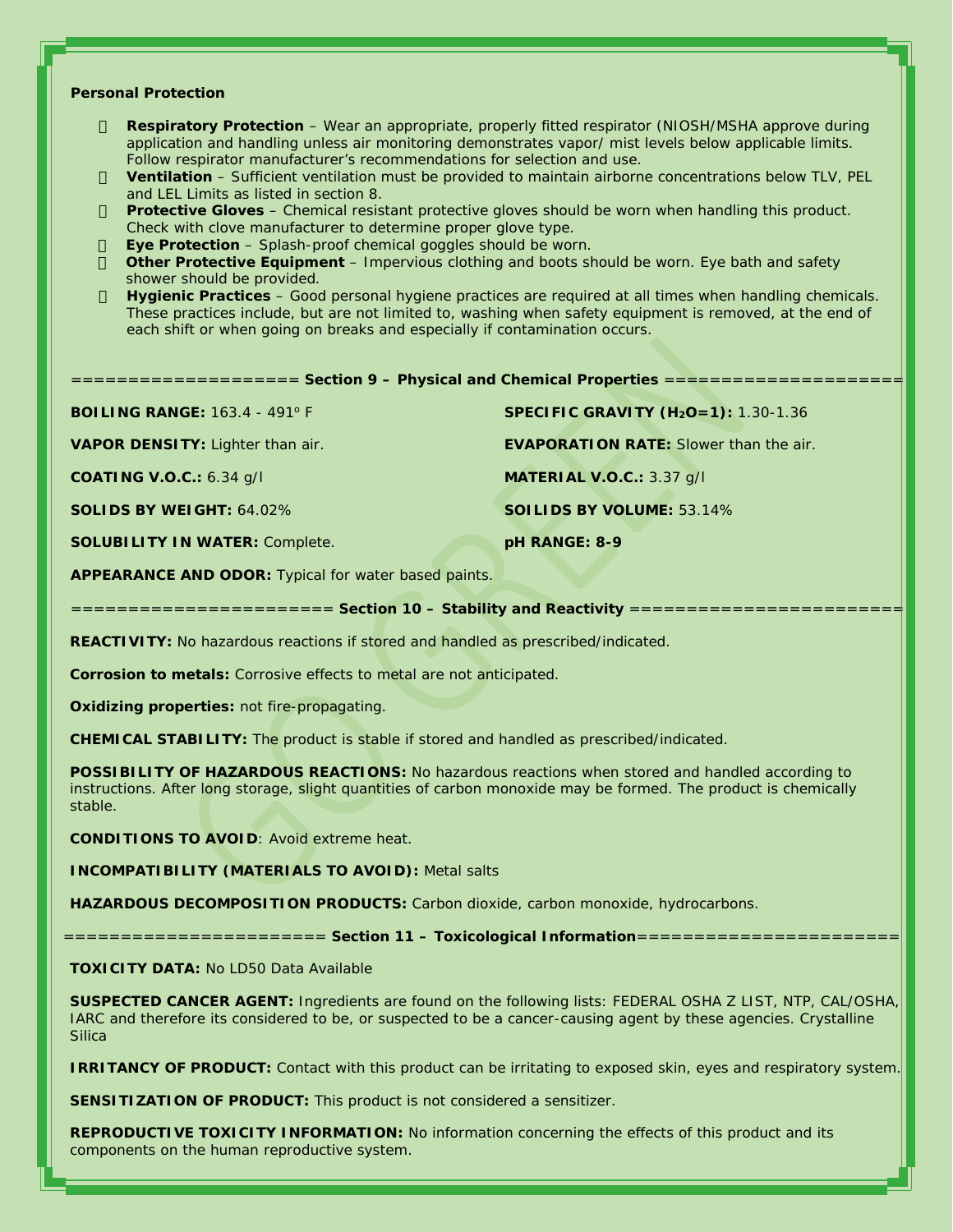$=$  **Section 12 - Ecological Information =** 

**ALL WORK PRACTICES MUST BE AIMED AT ELIMINATING ENVIRONMENTAL CONTAMINATION.** 

**ENVIRONMENTAL STABILITY:** No Data available at this time.

**EFFECT OF MATERIAL ON PLANTS or ANIMALS:** No Data available at this time.

**EFFECT OF CHEMICAL ON AQUATIC LIFE:** No Data available at this time.

 $=$  **Section 13 - Disposal Considerations** =

Dispose of in accordance with all local, state and federal regulations

======================= **Section 14 – Transport Information** =======================

**US DOT; IATA; IMO; ADR:** 

**THIS PRODUCT IS NOT HAZARDOUS AS DEFINED BY 49 CFR 172.101 BY THE U.S. DEPARTMENT OF TRANSPORTATION.** 

**PROPER SHIPPING NAME:** Non-Regulated Material

**HAZARD CLASS NUMBER and DESCRIPTION:** Not Applicable

**UN IDENTIFICATION NUMBER:** Not Applicable PACKING GROUP: Not Applicable.

**DOT LABEL(S) REQUIRED:** Not Applicable

**NORTH AMERICAN EMERGENCY RESPONSE GUIDEBOOK NUMBER (2004):** Not Applicable

**MARINE POLLUTANT:** None of the ingredients are classified by the DOT as a Marine Pollutant (as defined by 49 CFR 172.101, Appendix B)

**U.S. DEPARTMENT OF TRANSPORTATION (DOT) SHIPPING REGULATIONS:** This product is not classified as dangerous goods, per U.S. DOT regulations, under 49 CFR 172.101.

**TRANSPORT CANADA, TRANSPORTATION OF DANGEROUS GOODS REGULATIONS:** This product is not classified as Dangerous Goods, per regulations of Transport Canada.

**INTERNATIONAL AIR TRANSPORT ASSOCIATION (IATA):** This product is not classified as Dangerous Goods, by rules of IATA:

**INTERNATIONAL MARITIME ORGANIZATION (IMO) DESIGNATION:** This product is not classified as Dangerous Goods by the International Maritime Organization.

===================== **Section 15 – Regulatory Information**===================

### **UNITED STATES REGULATIONS**

**SARA REPORTING REQUIREMENTS:** This product is not subject to the reporting requirements Of Sections 302, 304 and 313 of Title III of the Superfund Amendments and Reauthorization Act., as follows: None

**TSCA:** All components in this product are listed on the US Toxic Substances Control Act (TSCA) inventory of chemicals.

**SARA 311/312:**

*Acute Health:* Yes *Chronic Health:* No *Fire:* No *Reactivity:* No

**U.S. SARA THRESHOLD PLANNING QUANTITY:** There are no specific Threshold Planning Quantities for this product. The default Federal MSDS submission and inventory requirement filing threshold of 10,000 lb (4,540 kg) may apply, per 40 CFR 370.20.

**U.S. CERCLA REPORTABLE QUANTITY (RQ):** None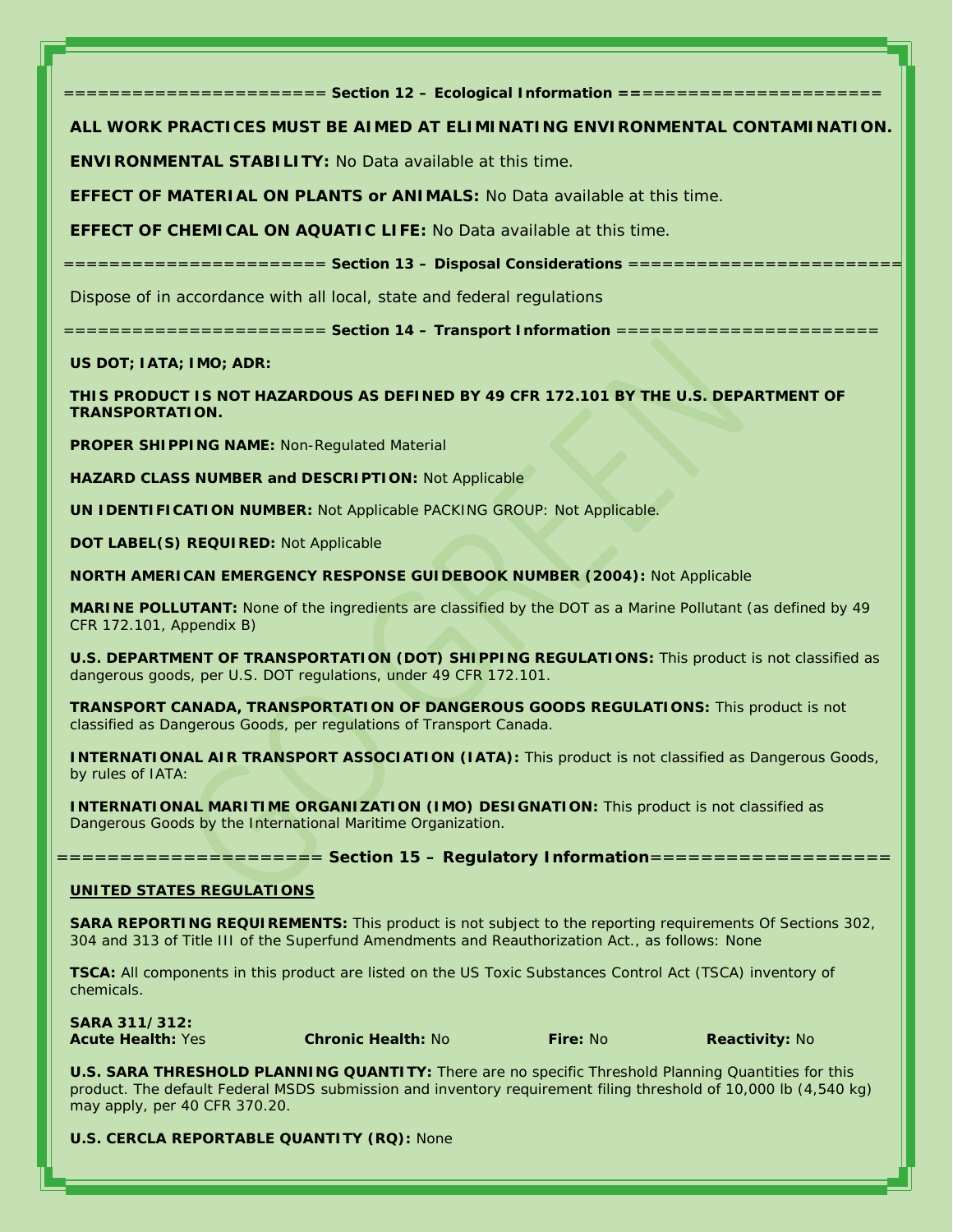**CALIFORNIA SAFE DRINKING WATER AND TOXIC ENFORCEMENT ACT (PROPOSITION 65):** One or more of the ingredients are on the California Proposition 65 lists.

**WARNING!** This product contains ingredients that are known to the State of California to cause cancer or reproductive harm.

## **CANADIAN REGULATIONS:**

**CANADIAN DSL/NDSL INVENTORY STATUS:** All of the components of this product are on the DSL Inventory

**CANADIAN ENVIRONMENTAL PROTECTION ACT (CEPA) PRIORITIES SUBSTANCES LISTS**: No component of this product is on the CEPA First Priorities Substance Lists.

**CANADIAN WHMIS CLASSIFICATION and SYMBOLS:** This is not considered to be a hazardous material under the Hazardous Products Act as defined by the Controlled Products Regulations and is therefore not subject

===================== **Section 16 – Other Information**======================

## **DISCLAIMER**

The information presented herein was obtained from sources considered to be reliable. However, this information is provided without any warranty, expressed or implied regarding its correctness or suitability for consumers intended use and /or application. For this and other reasons, GGC assume no responsibility and expressly disclaim liability for loss, damage or expense arising out of any way connected with the handling, storage, use or disposal of the product. This MSDS was prepared expressly for this product. Use the materials only as directed. If the product is used as a component of another product, the information contained within the MSDS may not be applicable. If there are any problems or concerns understanding this MSDS form, please direct all questions to INFOTRAC, Chemical Emergency Resources System at 1(800) 535-5053.

GGC components are provided as basis without warranties of any kind either expressed or implied. GGC does not warrant the use or the results of use of the materials sold on an as is basis since they are intended for remanufacturing or repackaging. It is the sole responsibility of the user to examine and determine appropriate application and regulatory requirements associated with said GGC components.

**19 W 34th Street Rm 1018 New York, NY 10001 | 888-285-9842**